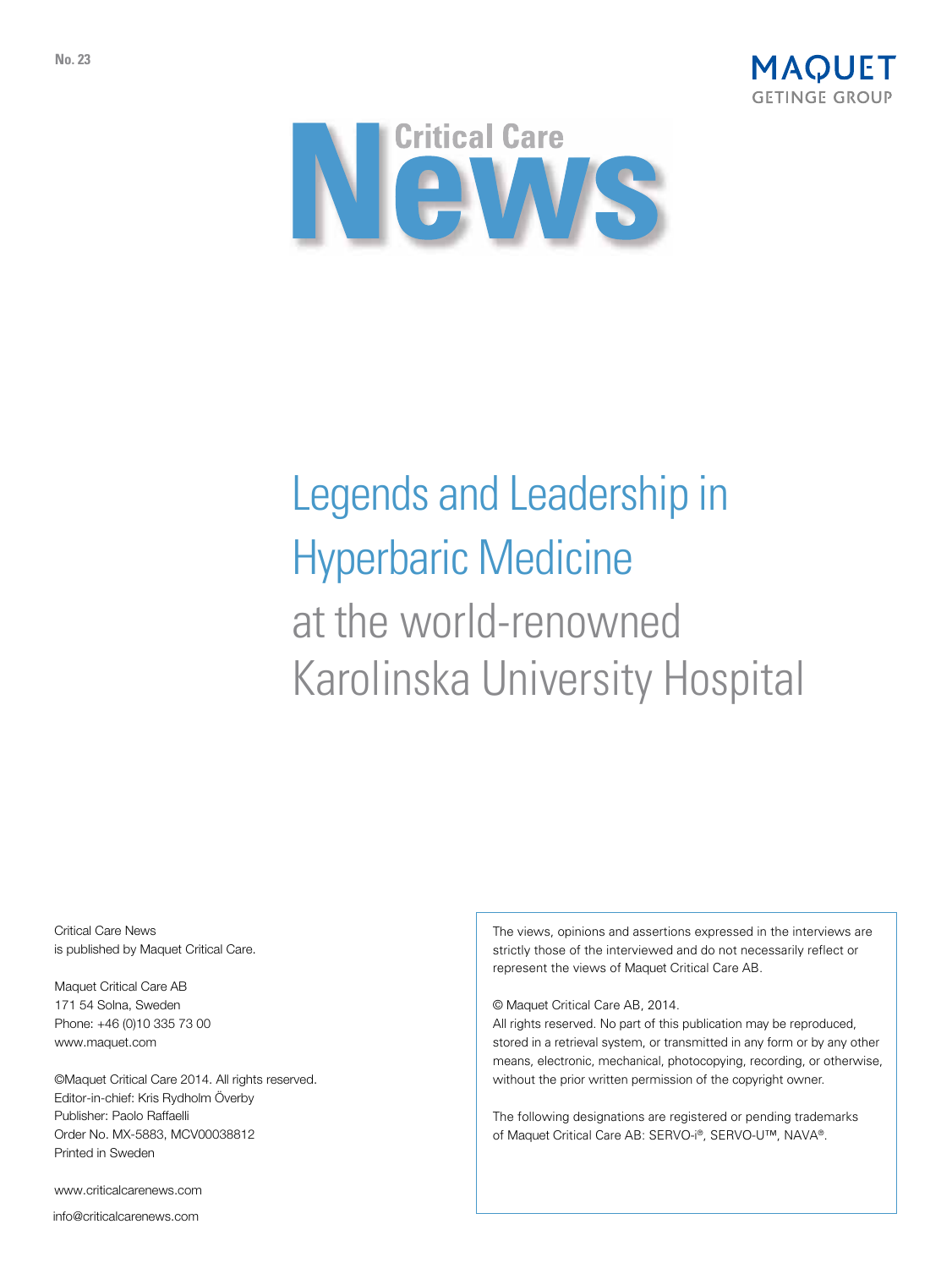

Annika Ryberg, MD and Folke Lind, MD with critically ill ICU patient in the multiplace chamber

# Legends and Leadership in Hyperbaric Medicine at the world-renowned Karolinska University Hospital

Folke Lind, MD, PhD has been an important international driving force in the development of Hyperbaric Medicine. In 1991 he became Director of Hyperbaric Medicine at Karolinska, and from that time on, he and his colleagues have helped hyperbaric treatment evolve into an established science.

Critical Care News met with Dr Lind, and with Michael Nekludov, MD, who has been working at the institution since 1999 and is the current Director of Hyperbaric Medicine and also with Peter Kronlund, Perfusionist and Technical Manager, who has contributed to the CE registration of products in hyperbaric conditions and is currently the European Chairman of the HBO Safety Committee.

These pioneers have enjoyed a unique collaboration, and they share their experiences of their journey in hyperbaric medicine, their current HBO innovations and future desires for continued development in the field.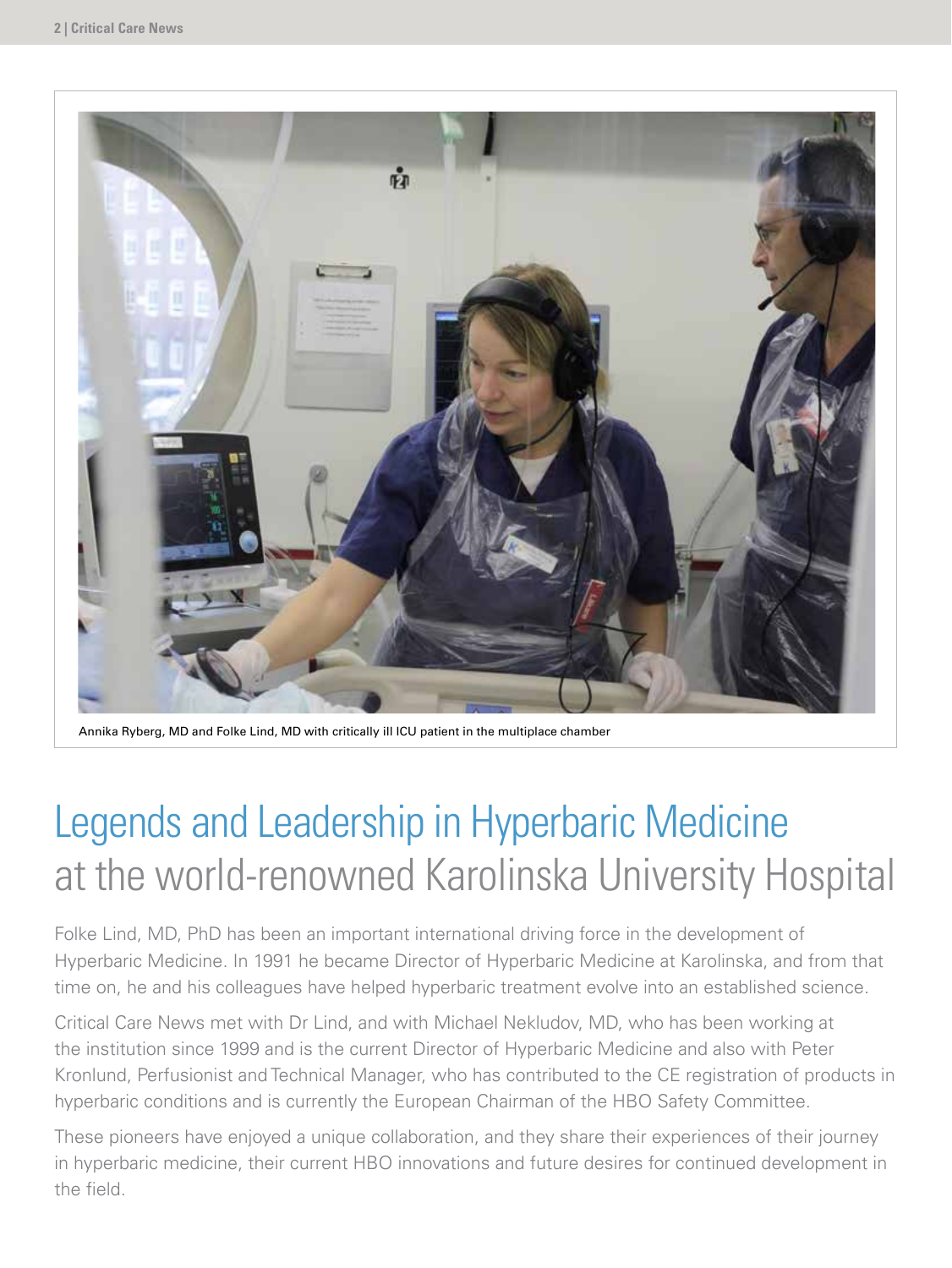#### **Can you describe the current scope of your hyperbaric medicine facilities at Karolinska, and what events led to this?**

**Folke Lind:** I became responsible for the hyperbaric chamber facilities in 1991, and I received sponsoring from Siemens Elema and AGA at that time to establish a hyperbaric chamber facility for intensive care patients. We had two SERVO 900 ventilators at our disposal, and we published our first scientific research article about the use of the SERVO 900 ventilator in HBO therapy. All of these factors led to our starting a good HBO facility for our intensive care patients.

**Michael Nekludov:** Karolinska Hospital is a world-leading level 1 institution, and this benefits our HBO operations. We are located in close proximity to our central ICU department and helicopter pad, which are important factors. We have a large 4-lock rectangular multiplace chamber, totalling 50 square meters, in which we can treat up to four ICU patients simultaneously. We can take care of up to 9 ventilator patients in our multiplace chamber, in the case of a catastrophic event like a large fire. The chamber was established in 2005 and is equipped with everything an intensive care patient needs. We have another large multiplace chamber that we used primarily as our research chamber; it can be used in hyperbaric as well as hypobaric conditions. Our department also has 3 monoplace chambers.

### **Which types of and numbers of patients have you treated with HBO over the past twelve months?**

**Michael Nekludov:** During 2013 we have conducted 245 HBO treatments with SERVO-i in the multiplace intensive care chamber, with 52 patients in total. In our monoplace chambers we conducted 1956 treatments last year in a total of 88 patients – these patients usually require much longer series of treatments per patient.

**Folke Lind:** Many people think that we primarily use HBO to treat decompression sickness, also known as divers' disease, but this is a minority



Hyperbaric Medicine. patient category for us. Our most common acute patient indication is necrotizing faciitis. These serious soft tissue bacterial infections are the largest patient category we treat with HBO, particularly in the multiplace chamber, since most of them are deeply sedated, and requiring intensive care. Air embolism, decompression sickness

We also have elective HBO therapy with different patient categories, such as diabetes patients with foot ulcers, patients with radiation damaged tissue, chronic infections, neurosurgical infections and patients with infected implants.

and carbon-monoxide intoxication are other acute patient categories.

**Michael Nekludov:** If you look at our statistics from last year, of the 245 treatments in the multiplace chamber; 24 of these were carbon monoxide cases, necrotizing fasciitis were a total of 167 treatments, 30 treatments of tissue ischemia - for example crush injuries

leading to possible amputation, and 5 decompression sickness patients.

For treatments in our monoplace chamber last year, we treated primarily radiation tissue damaged patients, patients with osteomyelitis, infected implants and hypoxic ulcers, and lastly decompression sickness.

### **What is the current staffing situation within your department for supporting hyperbaric medical treatments?**

**Michael Nekludov:** Currently we have 14 doctors that work for HBO on-call. Chamber operators consist of both nurses and physicians, and we have 16 staff members currently, with another 2 in training. We have a total of 27 intensive care nurses who are qualified to work in the HBO chamber. We have 4 permanent staff members in our monoplace department consisting of 2 registered nurses and 2 practical nurses.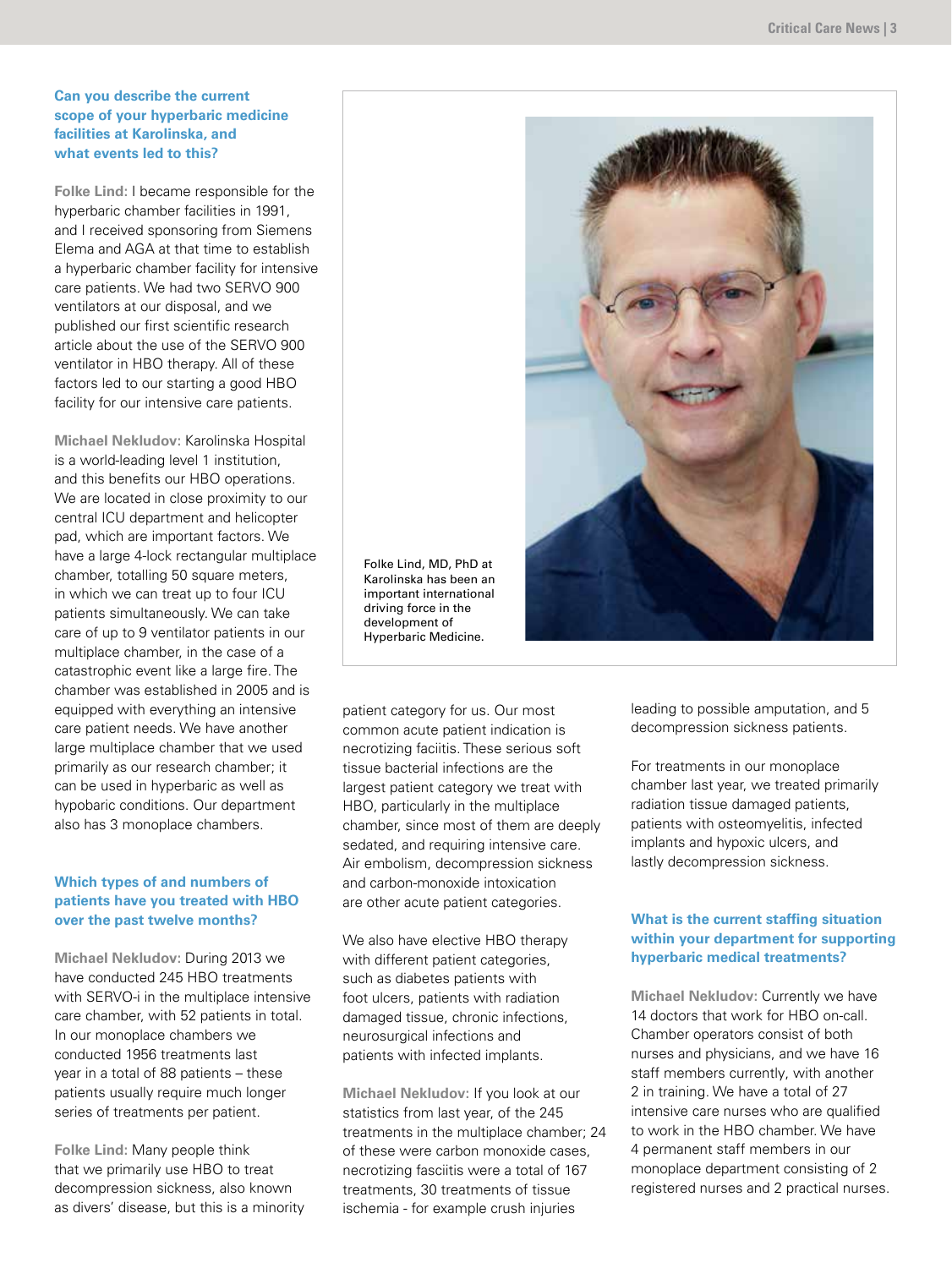#### **What are the requirements for a ventilator used for HBO?**

**Folke Lind:** It must be safe from an electrical standpoint as fire is a devastating occurrence in the chamber. For the SERVO-i we have the possibility to use the ventilator in the ICU and use batteries during transport to the hyperbaric chamber. We run on batteries until we enter the chamber, where we connect to external 12V power and remove the batteries, thus ensuring a smooth process without interruption of ventilation. Besides the pure safety aspects of operation, the ventilator must compensate for the hyperbaric environment and of course deliver what is set, and report monitored values correctly.  $E<sub>1</sub>CO<sub>2</sub>$  is mandatory and the SERVO-i curves are efficient in detecting problems like increasing intrinsic PEEP. As we have PDMS system in the chamber a connection to the ventilator is a must to generate proper documentation of the procedure.

#### **What were the primary factors leading to the decision to initiate and test the SERVO-i ventilator for HBO treatment?**

**Folke Lind:** I think our longstanding collaboration with SERVO ventilator developers, first with Siemens and later with MAQUET, as well as our history of use of the SERVO 900 ventilator in the HBO environment made it quite natural for us to want to help develop and upgrade to HBO with SERVO-i .

**Peter Kronlund:** To enable collaboration and development, you need a partner company with enough curiosity and power to drive these types of large scale development projects. By power, I mean that powerful financial and technical



Michael Nekludov, MD, is the current Director of Hyperbaric Mediciine at Karolinska

resources are needed. MAQUET and the former SERVO owner Siemens-Elema have always worked closely together with the Karolinska Institute.

When it came to SERVO-i, our collaboration started one evening in 2006, when Folke, I and members of the MAQUET development department started to look at prototypes which subsequently lead to the final approved HBO application in SERVO-i. We worked together in the evenings after our normal daytime HBO operations were finished, and on weekends as well with evaluation of the new application. Evaluation is a continuing process: what works, what doesn't work, and back to the developers to redefine, modify, return and validate again.

**Michael Nekludov:** It is also important to note that with SERVO-i we have an intensive care ventilator that works in the HBO environment. This is valuable to us as we place continuing requirements in regard to our standard ICU equipment and treatment performance wherever we are with the patient – either in the intensive care unit or in the HBO chamber. We need to guarantee the same quality of ventilation treatment performance in both settings. No matter where you are with the intensive care patient, you want to have access to and adjust the same respiratory parameters on the ventilator in the same manner. We want to provide a modern intensive care without any interruptions in ventilatory treatment.

With SERVO-i we also have the benefit of standardizing so that all ICU staff members can be educated and trained on the same ventilator platform.

### **What work and processes were requirements to receive hospital approval for use of the SERVO-i ventilator in the chambers?**

**Peter Kronlund:** In very simple practical terms, what we do is take one medical device such as SERVO-i, and connect another medical device to it – the HBO module. It is the original device which regulates how to go forward with requirements and approval for the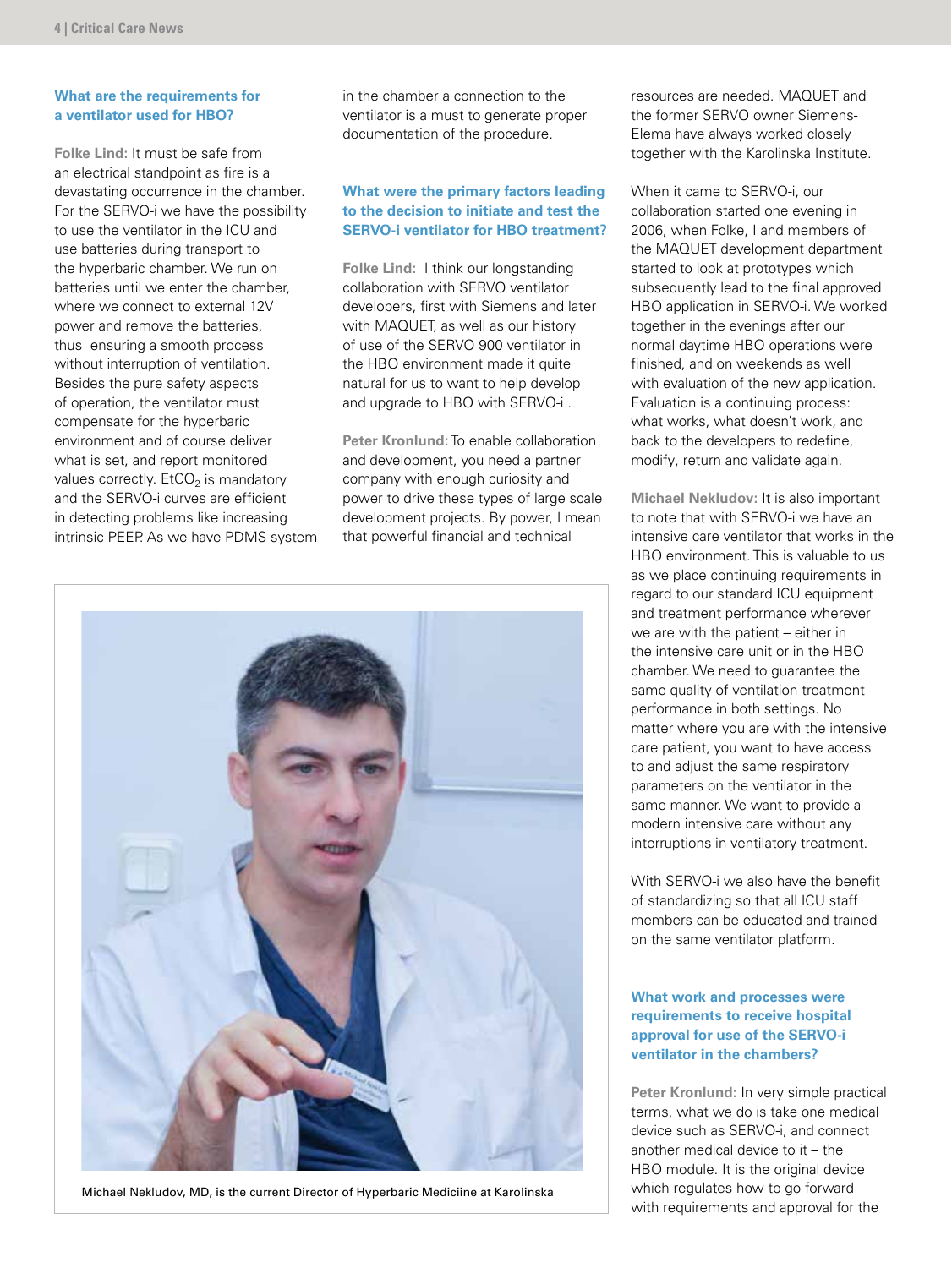

Technical manager Peter Kronlund has contributed to the CE approvals of several devices in the HBO environment

connecting device. The manufacturer of the HBO multiplace chamber, Haux Life Support in Germany, together with an independent institution that certifies their products called Germanischer Lloyd, who in turn is an expert on HBO chambers and different types of underwater installations. They have collaborated on a guide called

"Enclosures for electrical devices in hyperbaric facilities", which gives an understanding of the requirements before the risk analysis is made and the devices are being developed. I am currently Chairman of the European Safety Committee, so I know there is an ongoing dialogue between organizations. For SERVO-i and HBO, it was a long

development and approval process but very valuable for everyone that was involved during each step of the way.

#### **How often and for how long are the patients on mechanical ventilation in the chamber?**

**Folke Lind:** The patient should be prepared before going to the chamber with appropriate ventilator, syringe pumps, and intensive care monitoring for the hyperbaric chamber. We use the SERVO-i and if the patient is given multiple treatments he can use the same ventilator in the ICU and in the chamber. In patients who need repeated HBO treatment, this allows easier and more practical handling of the routine in the ICU and chamber, as well as transport to and from the chamber. We have the philosophy of slowly increasing and decreasing pressure in the chamber. Hence, pressure is ramped up in a curvilinear fashion during 11-13 minutes until the therapeutic target pressure level, 2,8 ATA corresponding to18 meters below water surface, is obtained. After 70 minutes, during which time we provide two 5 minute periods of air breathing in order to avoid oxygen toxicity, we begin a slow decompression. Pressure is



Birgitta Johansson, LPN and Carola Lenbäck, LPN (chatting with a patient in a monoplace chamber).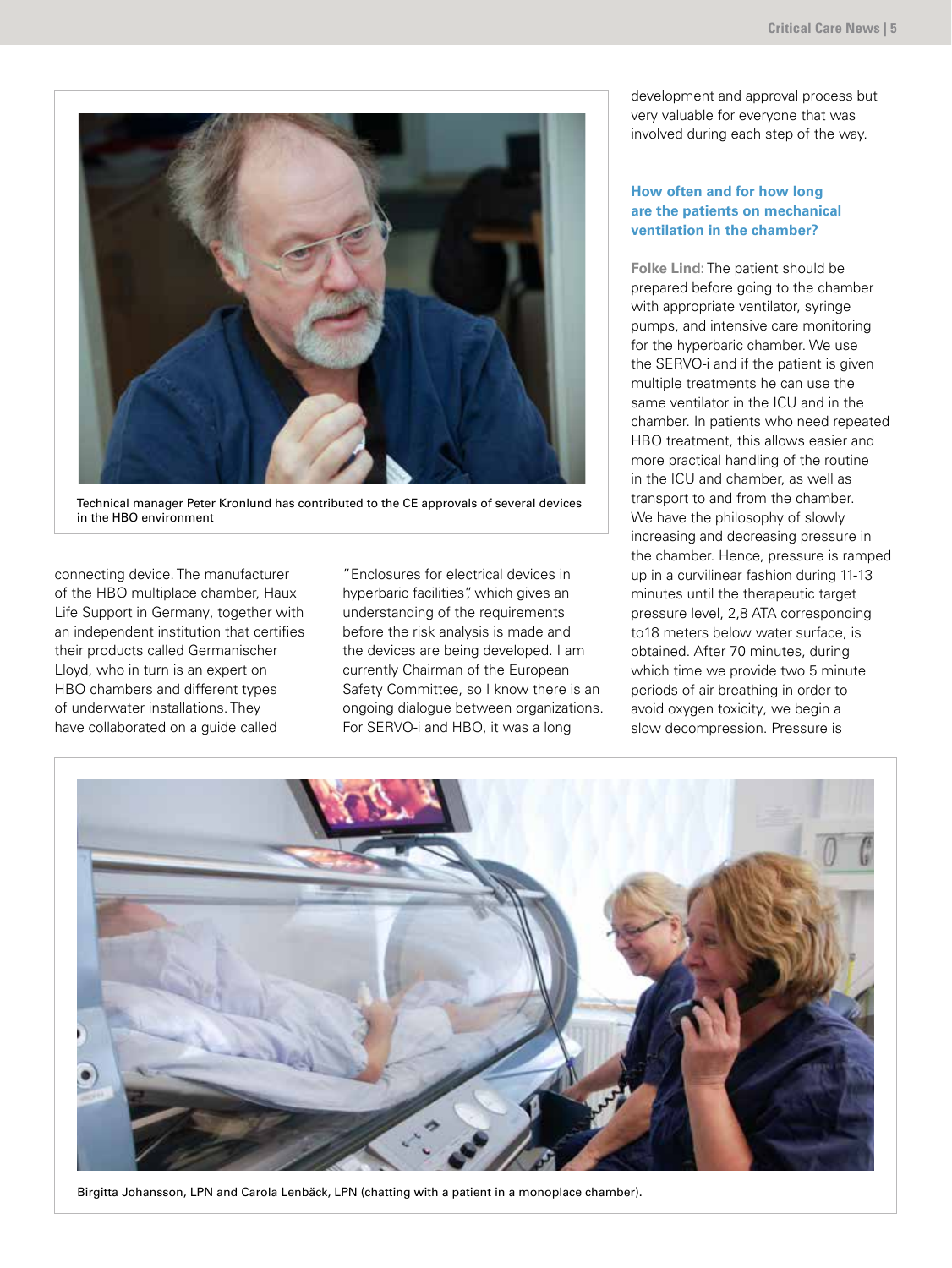

The technical control center outside of the multiplace chamber

then gradually stepped down until a threshold of 1.9 ATA were we remain stationary for 10 minutes, then continue the decrement in pressure down to 1.3 ATA where another 10 minutes pause is administered. Pressure is then tapered off to sea level. The total time for a session is set to 113 minutes. We expand the time to 3 hours or more if we treat severe cases, divers or gas embolism.

### **How do you monitor mechanical ventilation in the chamber?**

**Folke Lind:** We have a long tradition of using  $etCO<sub>2</sub>$  monitoring in the chamber. This started as a collaborative project with Siemens Elema using the SERVO 900 C and accompanying  $CO<sub>2</sub>$  analyzer 930. We found that by using compensation factors for the hyperbaric environment we could achieve breath-by-breath control of ventilation. By comparing the Arterial  $CO<sub>2</sub>$  level to the end tidal, assuming parallel development, we have found that  $etCO<sub>2</sub>$ monitoring has been our most important source to guarantee proper ventilation and bringing immediate attention to mechanical problems like endotracheal tube patency. We routinely obtain a blood gas 20 minutes after reaching target pressure and then adjust the ventilator according to the arterial  $PCO<sub>2</sub>$ . With the SERVO-i we are able to control pressure and volumes both delivered and exhaled routinely and we use the flow curve to detect intrinsic PEEP. An important effect of the hyperbaric

environment is the increase in the respiratory time constant, increasing the tendency for auto PEEP. The situation is easily detectable as flow does not return to zero during expiration.

*We have treated a full range of patient categories, from an infant of 2.5 kilos up to patients weighing 130 kilos*

### **The density of Oxygen increases linearly with increasing barometric pressure. How does this affect the gradient between Peak Inspiratory Pressure and Plateau Pressure?**

**Folke Lind:** We have used pressure controlled ventilation routinely for several years and flow resistance increases with the square root out of the density increase. At 18 meters corresponding to 2,8 ATA and 2,8 times increased gas density there is therefore a 1,7 times increased flow resistance. Since the endotracheal tube gives the highest flow resistance most of the peak pressure is

just a reflection of the flow resistance in the tube as can be seen by the lower plateau pressure. If we cannot achieve normoventilation, we increase pressure and the inspiratory time thus decreasing the impact of the increased resistance. We also try to avoid dead space ventilation as much as possible.

#### **Can you share some of your patient experiences during the past year for the use of SERVO-i ventilator to provide HBO treatment?**

**Folke Lind:** We calculate that we have conducted 105 patient treatments with SERVO-i with HBO in 2012, and over 200 patient treatments with SERVO-i and HBO in 2013, so we are well over 300 patient treatments in total for the product by now. We have treated a full range of patient categories, from an infant of 2.5 kilos up to patients weighing 130 kilograms. The 2.5 kilo baby was a difficult to ventilate patient, and we were happy to have SERVO-i to help us with this particular case. The child had undergone abdominal surgery and fasciitis had developed in the surgical incision area.

**Michael Nekludov:** A wide range of patients, and as we mentioned earlier, very critically ill patients and patients with sepsis and multi-organ failure. Again, it is an advantage to have a standardized ventilator solution in all the intensive care units, including the neonatal and pediatric patients. Introducing the SERVO-i with HBO went very smoothly, almost without any problems at all. I am impressed with the product development process at MAQUET. With many other types of medical devices, we sometimes get the impression that a device has been generated in product development for direct sales, with no understanding of the customer need or requirement. Those types of companies have a difficult time making innovative products without understanding the true need of the customer. In the case of SERVO-i with HBO, MAQUET as a manufacturer responded to customer needs and requirements, a tradition that has always been associated with development of the SERVO ventilator product line.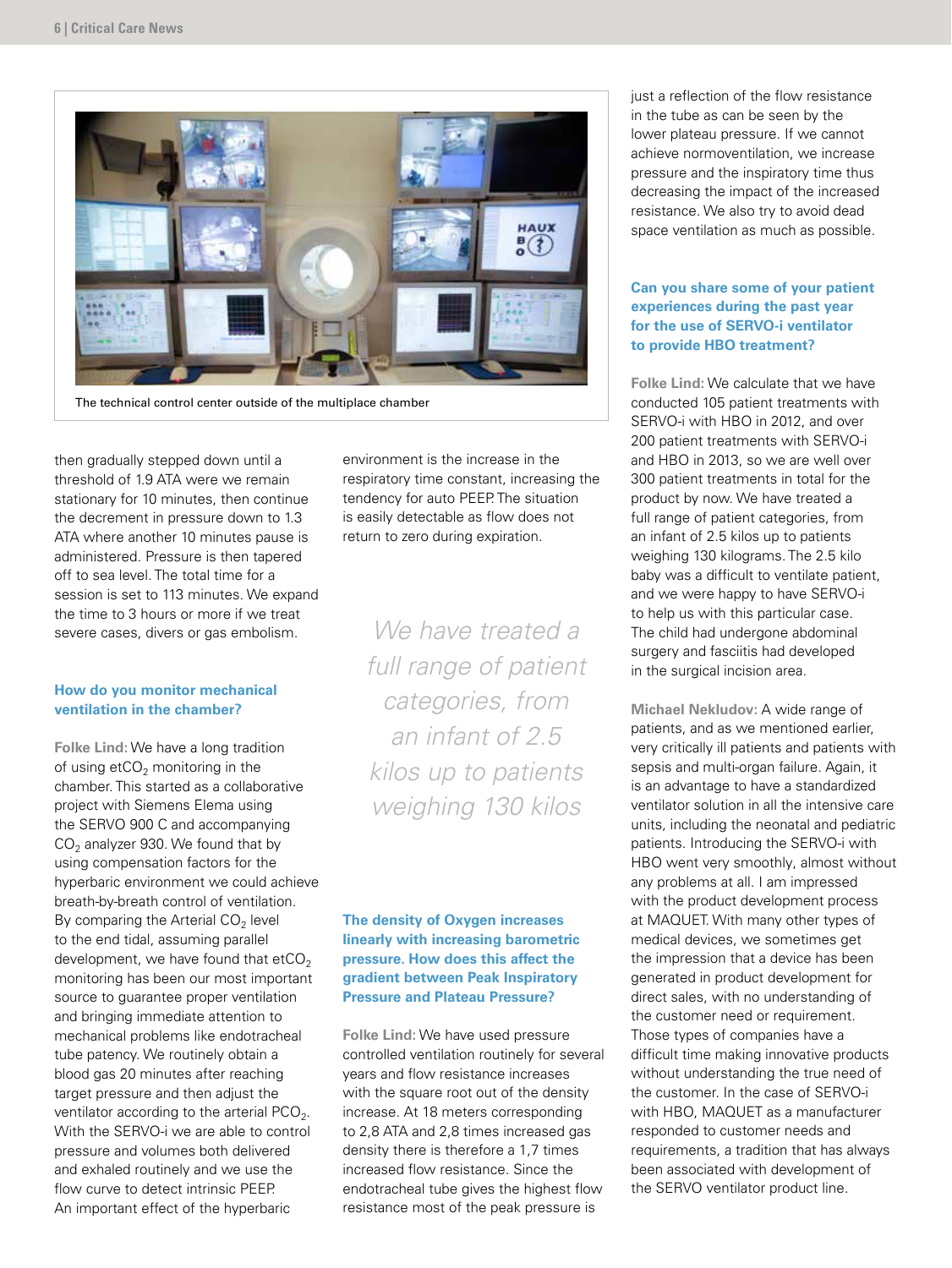

Teamwork in the multiplace chamber with intensive care staff members Folke Lind, MD, Annika Rydberg, MD and Karin Andersson, critical care nurse

### **What are some of the primary differences in providing ventilation to HBO patients with the SERVO-i ventilator, compared to the SERVO 900 ventilator?**

**Folke Lind:** The SERVO 900 ventilator was a valuable cornerstone here for more than two decades. The SERVO-i provides us with flow and pressure curves, in order to see how the lungs are functioning and how the body is responding to expiration and inspiration. This is especially important with very critically ill patients, who are difficult to ventilate. **Michael Nekludov:** We also have an unbroken chain of care for the patient, as they are being treated with SERVO-i in the central ICU departments.

#### **What are some of the primary differences compared to other HBO ventilators?**

**Folke Lind:** We have not had so many other solutions to compare to. When I took over the responsibility for the HBO facilities in 1991, we had a hyperbaric Dräger Oxylog, and we have had transport ventilators in the early years, but these disappeared fairly quickly in time. We also did hand ventilation in the very beginning.

**Peter Kronlund:** It is important to note that we were unwilling to introduce other solutions from other manufacturers in the Karolinska Hospital. There has been a focus on standardizing whenever possible to reduce the numbers of devices from different manufacturers, as part of our safety and security processes.

## **The SERVO-i ventilator with HBO may also be used in the general ICU. Can you describe the patient or clinical advantages in this respect?**

**Michael Nekludov:** It is important to maintain continuity in the patient treatment, and avoiding breaking the ventilatory circuit with disconnecting and re-connection in these severely

ill intensive care patients. When we bring the patient to the HBO chamber we frequently see that  $O<sub>2</sub>$  saturation deteriorates a little after HBO therapy. We usually increase the oxygen concentration a bit and recruit the lungs. If you are at a level of 70-80% prior to HBO, it may be a bit problematic afterwards. For example, in septic patients or patients with severe fasciitis it is very important to avoid atelectasis by means of maintaining PEEP and avoiding breaking the patient circuit.

The patient being treated in the chamber today is a female that has a severe fasciitis that generated in her throat after an infection, and has spread from the throat to the mediastinum. She has had complex infection processes which have been treated with ORN-surgery and thorax surgery. There are open drains in her throat and thorax and her current oxygen requirement is 60%. This type of critically ill patient is not one that you want to expose to further potential risks, such as atelectasis.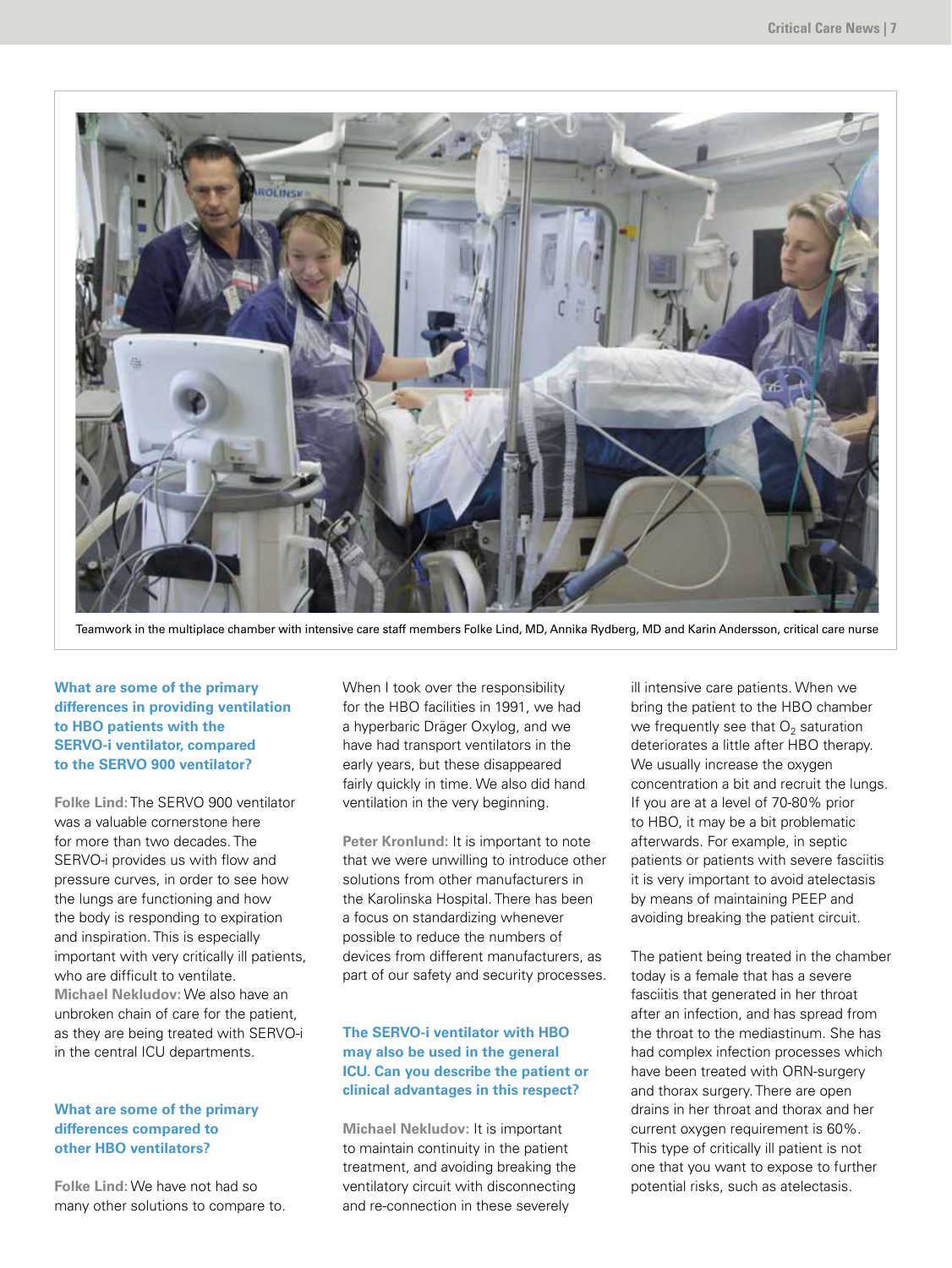

Action at 11,52 m depth in the multiplace chamber

This is about the most severe patient category to be found in the ICU, where we need to optimize ventilation during a number of other ongoing treatments and interventions.

**Folke Lind:** It is also important to note that SERVO-i HBO ventilator is connected to the PDMS system for continuous data collection in the central ICU departments, so there is no interruption in data collection for HBO treatments. This is just one more detail that makes HBO therapy an integral portion of the entire intensive care treatment.

#### **What do you see as development areas for hyperbaric treatments and technology in the future?**

**Michael Nekludov:** Perhaps an even broader scale of pressure tolerances in future. Right now we are currently treating at a maximum of 18-19 meters depth. But we do have types of treatment we would like to conduct at 30 meters depth with the ventilator.

If we are really visionary, in future we would like to deliver dialysis during the course of HBO treatment. Quite recently, we have conducted a technical test of a dialysis system in the HBO chamber, but we have not tested with patients yet.

**You are currently involved in a range of ongoing HBO studies in different areas: assessing symptom relief in radiation induced cystitis with HBO, HBO in lower leg trauma, HBO as a treatment component in necrotizing soft tissue infections, and HBO to reduce post-op complications in diabetic patients. Although these are all significant areas for research, can you share which area you feel has the biggest priority at present?**

**Folke Lind:** The European research project where we are participating with the largest 5 year financing is both pre-clinical and clinical, and the project is called Infect. The purpose is to learn more about these flesh-eating bacteria. HBO is a small part of this project. But in Scandinavia, we see several hundred of these patients with these conditions and treat them with HBO in several centers in Sweden, Denmark and Norway.

Another international research study is the Hyperbaric Oxygen in Lower Leg Trauma, or HOLLT study, which we are about to summarize after almost 10 years of faithful study and research. We have studied 107 patients so far, so we are near our objective of 120 patients. About one patient every second month may appear in Stockholm or Melbourne, or the Czech Republic.

We also have an ongoing Scandinavian randomized controlled trial to investigate treating radiation induced cystitis with hyperbaric oxygen. Sahlgrenska University Hospital in Göteborg is sponsoring this study, and we are participating together with Rigshospitalet in Copenhagen and the Haukeland University Hospital in Bergen, Norway. We have very good research collaboration in Scandinavia in the area of hyperbaric medicine.

**Michael Nekludov:** We are also conducting research in the area of post-operative hyperbaric oxygen treatments to reduce complications for diabetics undergoing vascular surgery. Another interesting potential research area is within neuro ICU. There are a few publications about skull injuries and HBO therapy

**Folke Lind:** For example, there are head injuries too severe to operate, and there aren't many other alternative treatments available. There is a theory that it might be beneficial to give HBO intermittently with oxygen therapy to these patients. There have been some results in this area in a randomized study in the US.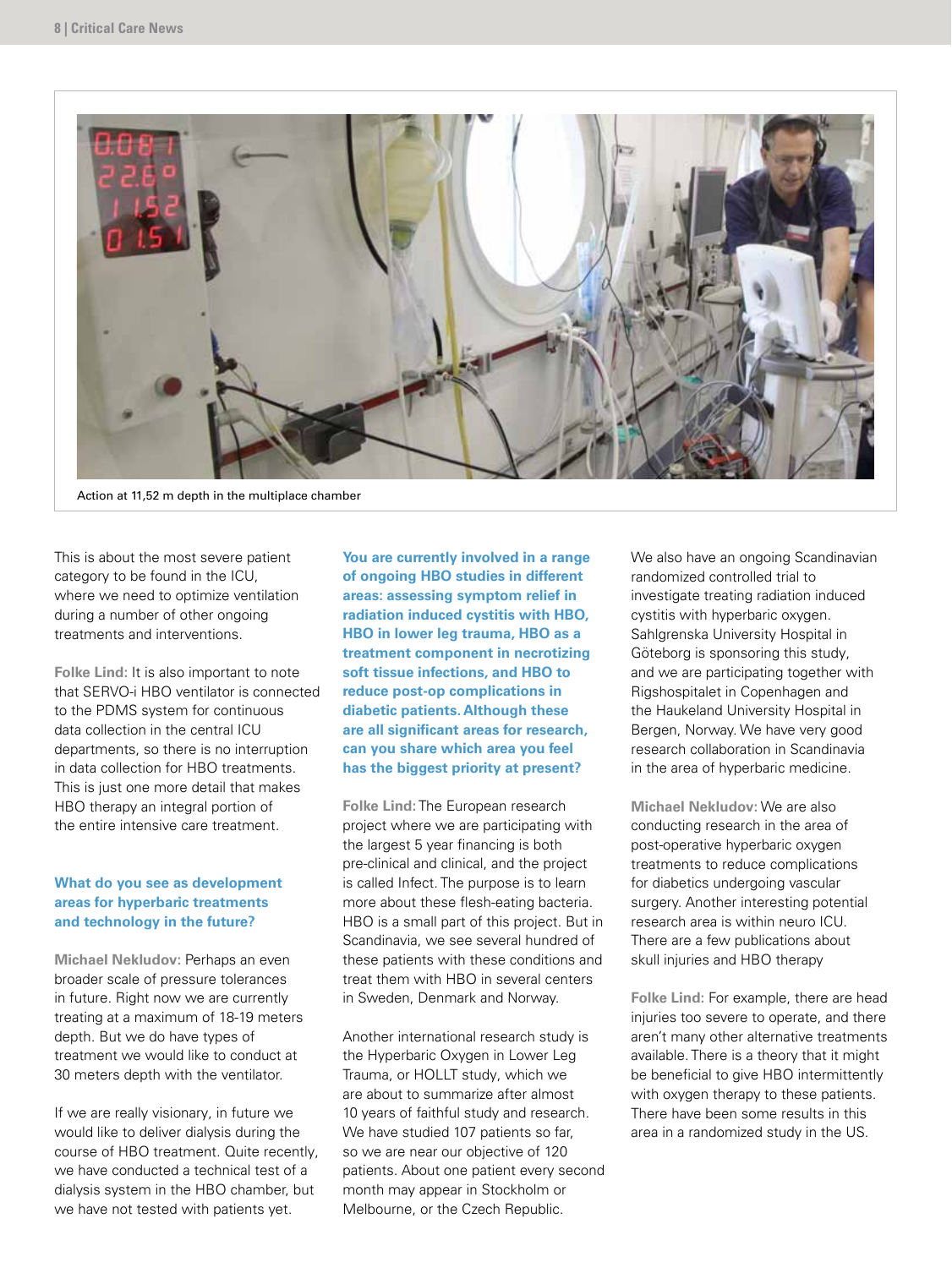### **At Karolinska you have become pioneers as well as ambassadors or missionaries for HBO throughout the world. What types of educational activities do you conduct here?**

**Folke Lind:** Yes, this spring we have planned visits from Moscow and intensivists from St Petersburg for whom we will hold some training courses. We will also conduct a study visit for 2 intensivists from the Netherlands in the next few weeks. We have conducted several international meetings in Stockholm and we offer a free educational website with lectures from meetings and symposiums, which is located at www.hyperbaricoxygen.se. We have a well-established collaboration with the Mayo Clinic in the US, and they will be visiting us next year. They will be conducting a symposium on HBO in 2015, where I've been invited

as a speaker. Sydney is the site of another investment in a multi-place chamber, where Karolinska has been a forerunner. We are definitely at the forefront in driving development in HBO.

**Michael Nekludov:** The US has historically used monoplace chambers more frequently, and there have been attempts there to install all equipment in a monoplace chamber, but the disadvantage to this is that the physician has no access to the patient during treatment, a clear limitation during a long treatment process as we see it. We believe that the best way to treat intensive care patients with hyperbaric medicine is to incorporate all aspects of intensive care, including caregivers, within the HBO chamber.

**Peter Kronlund:** We share our various experiences in different forums,

such as lectures, presentations and meetings with different groups such as technicians, nurses and physicians from different countries.

**Folke Lind:** That is why we have been doing this, ever since 1977 when we began our research. At my first congress in 1980, we were already pioneers for other sites who were interested in starting up HBO. There is a university hospital in Okinawa in Japan that has been here for an educational visit. They have copied our HBO facilities and treatment methods, as has a center in Singapore. But with reference to Asia, China is the land with the most HBO chambers per capita in the world! They are treating more indications with hyperbaric medicine than any of us are today.



Michael Nekludov monitors and helps to prepare another patient for treatment in the hyperbaric multiplace chamber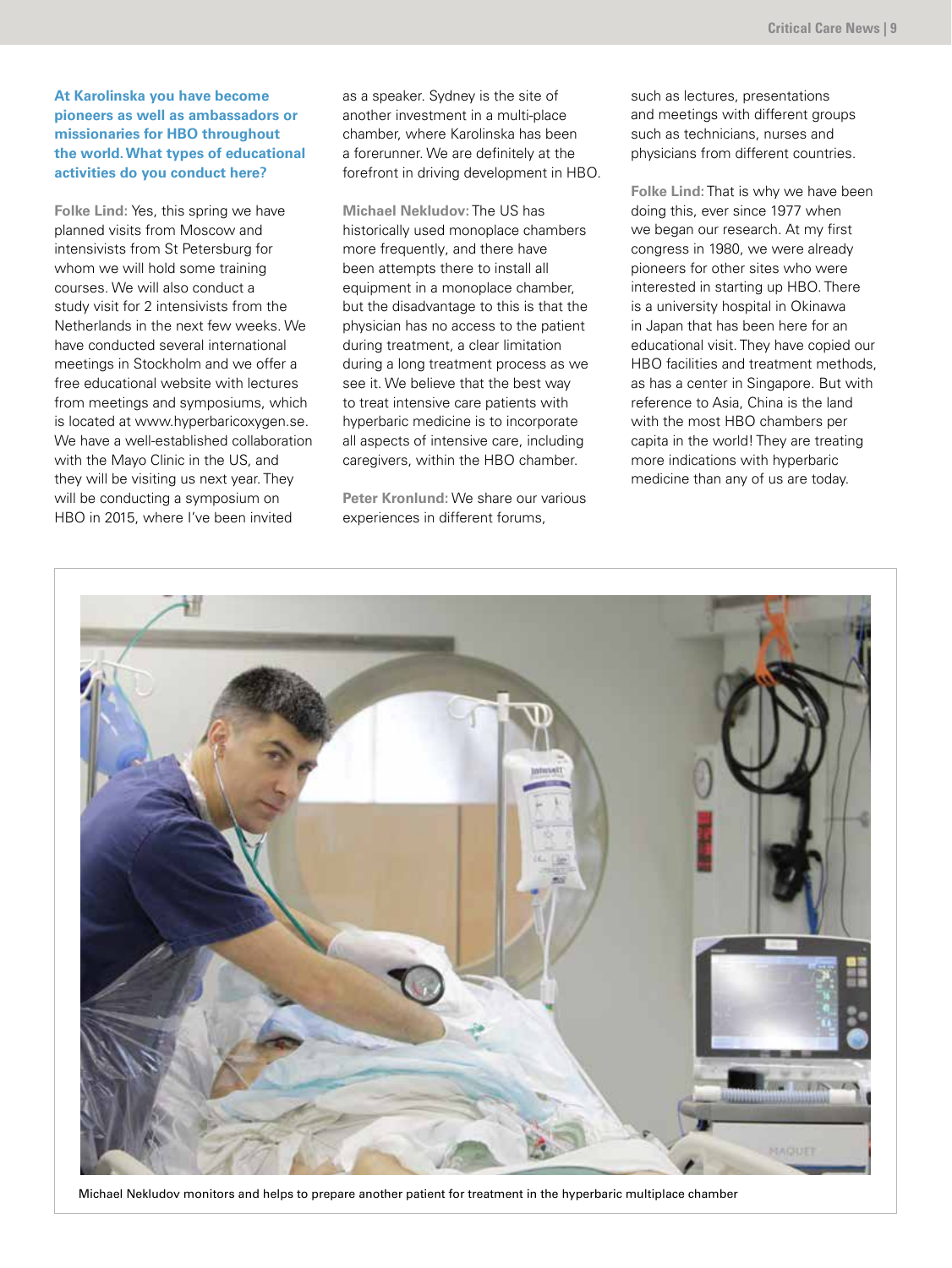#### **Biography**

**Folke Lind**, MD PhD has been an important driving force for the development of Hyperbaric medicine. With a life-long interest in diving, it was a natural development to become involved in baromedical research even before his MD in 1980. Baromedicine was at this time a part of the physiology institution at the Karolinska institute and Dr. Linds Ph.D thesis on "Respiratory drive and breathing pattern during exercise in man" in many ways reflected the ground breaking work on respiratory physiology of the institution at the time. During his residency for specialization in Anesthesia and Intensive Care he continued his postdoctoral research at the Karolinska Institute with more emphasis on Hyperbaric Medicine. In 1991 Dr. Lind became Director of Hyperbaric Medicine, a position he held for 17 years. During these years Hyperbaric medicine and treatment has evolved into an established science, with proven effects of beneficial actions on host infectious defense systems, antibiotic potency, angiogenesis and wound healing. During Dr. Linds leadership, the Institution for Hyperbaric Medicine has become leading in the world. The functionality of the current multiplace chamber is very much due to the work by Dr. Lind, first during the planning phase by providing a detailed specification of the unit and secondly by his long time collaboration with the industry, resulting in registration of infusion pumps, monitors, data collections systems, defibrillators and the SERVO ventilators for hyperbaric conditions. Dr. Lind is currently dividing his clinical obligations with research efforts associated with clinical aspects of hyperbaric therapy. He is an avid lecturer on the many different aspects of Hyperbaric medicine from chamber construction to cell-mediated patient responses. He is currently involved in several multi center trials concerned with effects of Hyperbaric therapy.

**Michael Nekludov**, MD, studied medicine at Saratov University, in the Russian Federation, where he graduated in 1990. He received his Swedish MD diploma in 1993 from the Karolinska Institute, followed by internship during the years of 1995-1997 at Danderyds Hospital in Stockholm. He also practiced in several other Scandinavian hospitals such as in Göteborg, Motala, Västerås, Gällivare and Tromsö in Norway.

In 1997, Michael Nekludov pursued his studies and work within the area of anesthesiology, obtaining a specialist degree in 2002.

Michael Nekludov has been employed at the Anesthesiology Department of Karolinska University Hospital since 1998, and has been active as an HBO on-call physician since 1999. He has experience within general anesthesiology and intensive care, as well as HBO and neurosurgical intensive care.

Michael Nekludov, MD is currently involved in several ongoing research projects in the areas of HBO and neurotrauma. He has been Medical Director for the HBO operations at Karolinska University Hospital since 2013.

**Peter Kronlund**, RN, Perfusionist CCP received his initial nursing degree in Sweden in 1974, and qualified as specialty nurse in 1981 and as a military ICU nurse in 1984. He was a team member of the Karolinska Heart Transplant and Total Artificial Heart Project for the years of 1985-1987, with team members Professor B Semb, Dr B Koul, Dr J Liska and perfusionist J Svensson. Peter Kronlund obtained his degree as Perfusionist CCP in 1988, with special projects in Hypthermia survival in cold water and ECMO with heparin-coated blood circuitry under Professor B Olsson.

Peter Kronlund started working in the Karolinska Hyperbaric Medicine Department in 2005, with the assignment to develop work with intensive care applications in hyperbaric environment in collaboration with the biomedical engineering team at Karolinska.

Peter Kronlund acted as Chairman and General Secretary of the Swedish and Scandinavian Perfusionist Organisations 2001-2003. He has presented numerous scientific abstracts, oral presentations and published articles from 1990 to the present time. He is currently Technical Manager of the Hyperbaric Medicine Department at Karolinska Institute, and is Board Member and Chairman of the Safety Committee of the European Baromedical Association for Chamber Operators, Nurses and Technicians.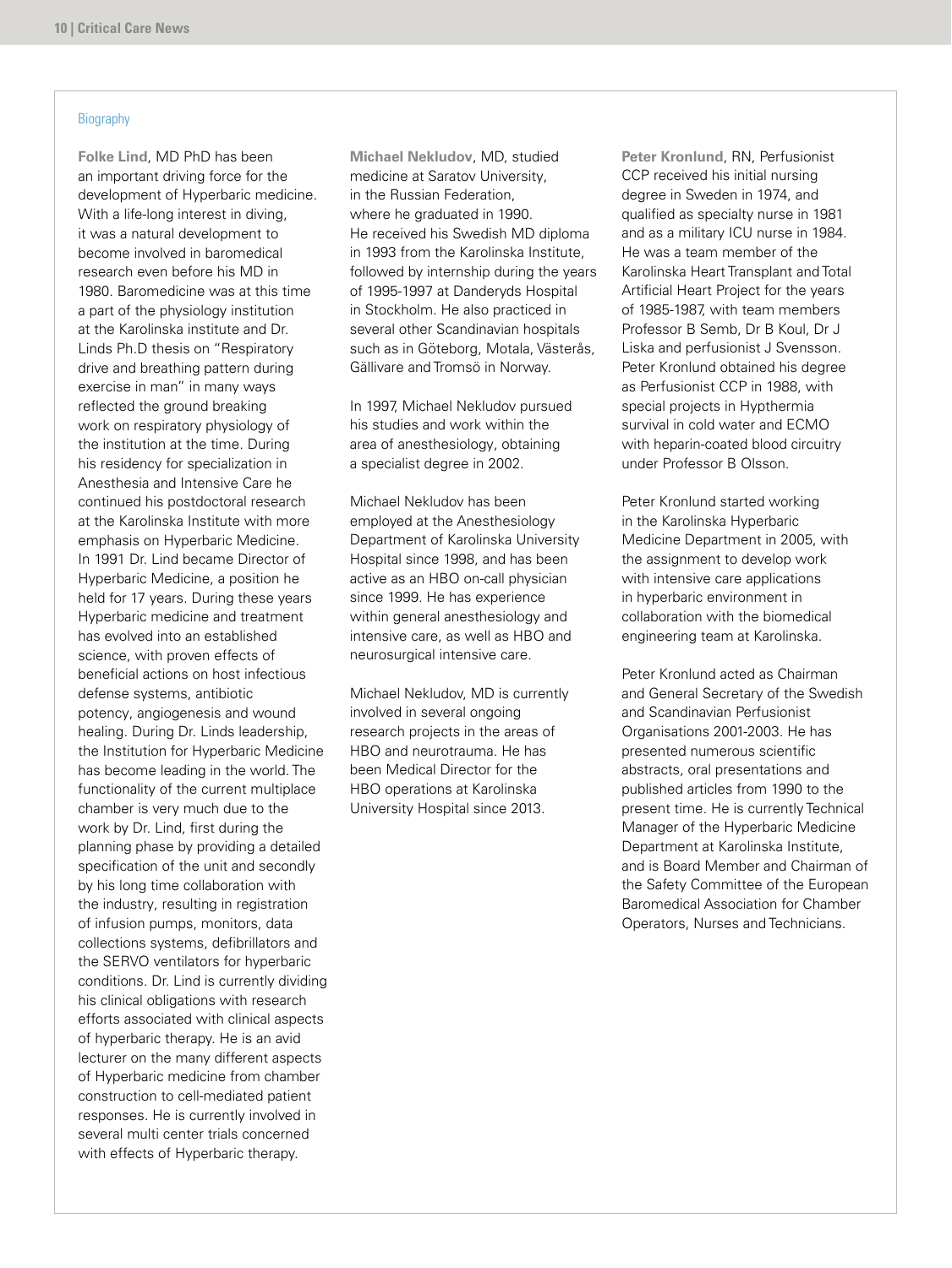#### References

1 Hesser CM, Lind F. Ventilatory and occlusion-pressure responses to incremental-load exercise. Respir Physiol 1983;51:391-401

2 Lind F. Respiratory drive and breathing pattern during exercise in man. Thesis. Acta Physiol Scand Suppl. 1984;533:1-47

3 Lind FG, Truve AB, Lindborg BP. Microcomputer-assisted online measurement of breathing pattern and occlusion pressure. J Appl Physiol 1984 ;56:235-9

4 Lind F, Hesser CM. Breathing pattern and lung volumes during exercise. Acta Physiol Scand. 1984 ;120:123-9

5. Hesser CM, Lind F. Role of airway resistance in the control of ventilation during exercise. Acta Physiol Scand. 1984 ;120:557-65

6. Lind F, Hesser CM. Breathing pattern and occlusion pressure during moderate and heavy exercise. Acta Physiol Scand 1984;122:61-9

7. Eiken O, Lind F, Bjurstedt H. Effects of blood volume distribution on ventilatory variables at rest and during exercise. Acta Physiol Scand. 1986;127:507-12

8. Eiken O, Hesser CM, Lind F, Thorsson A, Tesch PA. Human skeletal muscle function and metabolism during intense exercise at high O2 and N2 pressures J Appl Physiol. 1987;63:571-5

9. Lind F. Carbon monoxide. Monografi. Giftinformationscentralen 1990, 26 sidor.

10. Hesser, CM, Lind F, Linnarsson D. Significance of airway resistance for the pattern of breathing and lung volumes in exercising humans. J Appl Physiol 1990;68: 1875-1882

11. Lind F, Linnarsson D, Hesser CM. Increased end-expiratory lung volumes during strenuous exercise in hyperbaric air environ-ments. Proc of the 16th Annual Meeting of the EUBS, 1990:69-73

12. Lind F, Westman L, Söderman M, Ericsson K, Ingvar M, Hannertz J. Prognostic value of brain CT, MRI and PET in severely CO-intoxicated patients treated with repeated hyperbaric oxygenation. Acta Anaesthesiologica Italica 1991;42:172-174

13. Handell S, Ansjön R, Castor R, Lind F. Respiratory CO2 monitoring of the critically ill patient in the multiplace chamber. Proc of the 18th Annual Meeting of the EUBS, 1992;59-61

14. Östlund A, Sporrong A, Linnarsson D, Lind F. Effects of sulphur hexafluoride on psychomotor performance. Clin Physiol Lond: 1992;12;409-418

15. Westman L, Lind F, Söderman M, Ericsson K, Ingvar M, Hannertz J. CT and MRI of the brain in severely CO-intoxicated patients treated with hyperbaric oxygen. Undersea & Hyperbaric Medicine 1993;20:15-16

16. Lind F. Clinical Hyperbaric Medicine: an introductory review. Proc of 19th Annual Meeting of EUBS on diving and hyperbaric medicine, 1993;110-120

17. Lind F, Westman L, Handell S, Söderman M, Ericson K. Middle ear, mastoid and paranasal sinus affections in HBO treated unconscious CO victims; a common incidental finding on MRI of the brain. Proc of International Congress on Hyperbaric Medicine, Fuzhou, Kina, 1993

18. Östlund A, Linnarsson D, Lind F, Sporrong A. Relative narcotic potency and mode of action of sulphur hexafluoride and nitrogen in man. J Appl Physiol. 1994;76:439-444

19. Lind, F. HBO in smoke inhalation and burns. Proc of 20th Annual Meeting of the EUBS, Istanbul, 234-238, 1994

20. Lind F. HBO in thermal burns. In: (Wattel F, Mathieu D (eds), First European Consensus Conference on Hyperbaric Medicine, Lille, France 1994;116-130

21. Lind F. Managing the critically ill diver. Proc of First International Congress on Hyperbaric and Diving Medicine, Napoli, Italy 1994;113-114

22. Lind F. HBO therapy in burns and smoke inhalation injury. In: Oriani G, Marroni A, Wattel F (eds.), Textbook on hyperbaric oxygen therapy, Springer Verlag, 1996;509-530

23. Hehenberger K, Brismar K, Lind F, Kratz G. Dose-dependent hyperbaric oxygen stimulation of human fibroblast proliferation. Wound Rep Reg 1997;5:147-50

24. Neovius E, Lind M, Lind F. Hyperbaric oxygen therapy for wound complications after surgery in the irradiated head and neck: a review of the literature and a report of 15 consecutive patients. Head&Neck 1997;19:315-322

25. Lind F. How do tissue cells react to varying O2 tensions? In: Bakker DJ, Le Péchon JC, Marroni A (Eds) Hyperbaric oxygen, Best Publishing Company 1998;55-62

26. Pagani M, Ansjön R, Lind F, Jonsson C, Uusijärvi J, Sumen G, Jacobsson H, Larsson SA. Comparison between near-infrared oximetry and 99mTc-HMPAO uptake in the resting peripheral muscle under normobaric normoxia and hypobaric hypoxia. 1998; Proc. SPIE 3194, Photon Propagation in Tissues III, 151;doi:10.1117/12.301047; http://dx.doi.org/10.1117/12.301047.

27. Linnarsson D, Östlund A, Lind F, Hesser CM. Hyperbaric bradycardia and hypoventilation in exercising men: Effects of hydrostatic pressure and breathing gas. J Appl Physiol. 1999;87:1428-32

28. Pagani M, Ansjön R, Lind F, Uusijärvi J, Sümen G, Jonsson C, Salmaso D, Jacobsson H, Larsson SA. Effects of acute hypobaric hypoxia on regional cerebral blood flow distribution: A single photon emission computed tomography study in humans. Acta Physiol Scand 2002;168:377-383

29. Kalani M, Jörneskog G, Naderi N, Lind F, Brismar K. Hyperbaric oxygen (HBO) therapy in treatment of diabetic foot ulcers. Longterm follow-up. J Diabetes and its complications 2002;16:153-158

30. Larsson A, Engström M, Uusijärvi J, Kihlström L, Lind F, Mathiesen T. Hyperbaric oxygen treatment of postoperative neurosurgical infections. Neurosurgery 2002,50:287-296

31. Nilsson Remahl AIM, Ansjön R, Lind F, Waldenlind, E. Hyperbaric oxygen treatment of active cluster headache; a double-blind placebo-controlled crossover study. Cephalgia 2002;22:730-739

32. Elmqvist Stenberg A, Larsson A, Gustavsson M, Gårdlund B, Kumlien J, Lind F, Nordlander B. Cervikala nekrotiserande fasciiterbehandlingsstrategi. Läkartidningen, 2004;28-28; 2336-2341